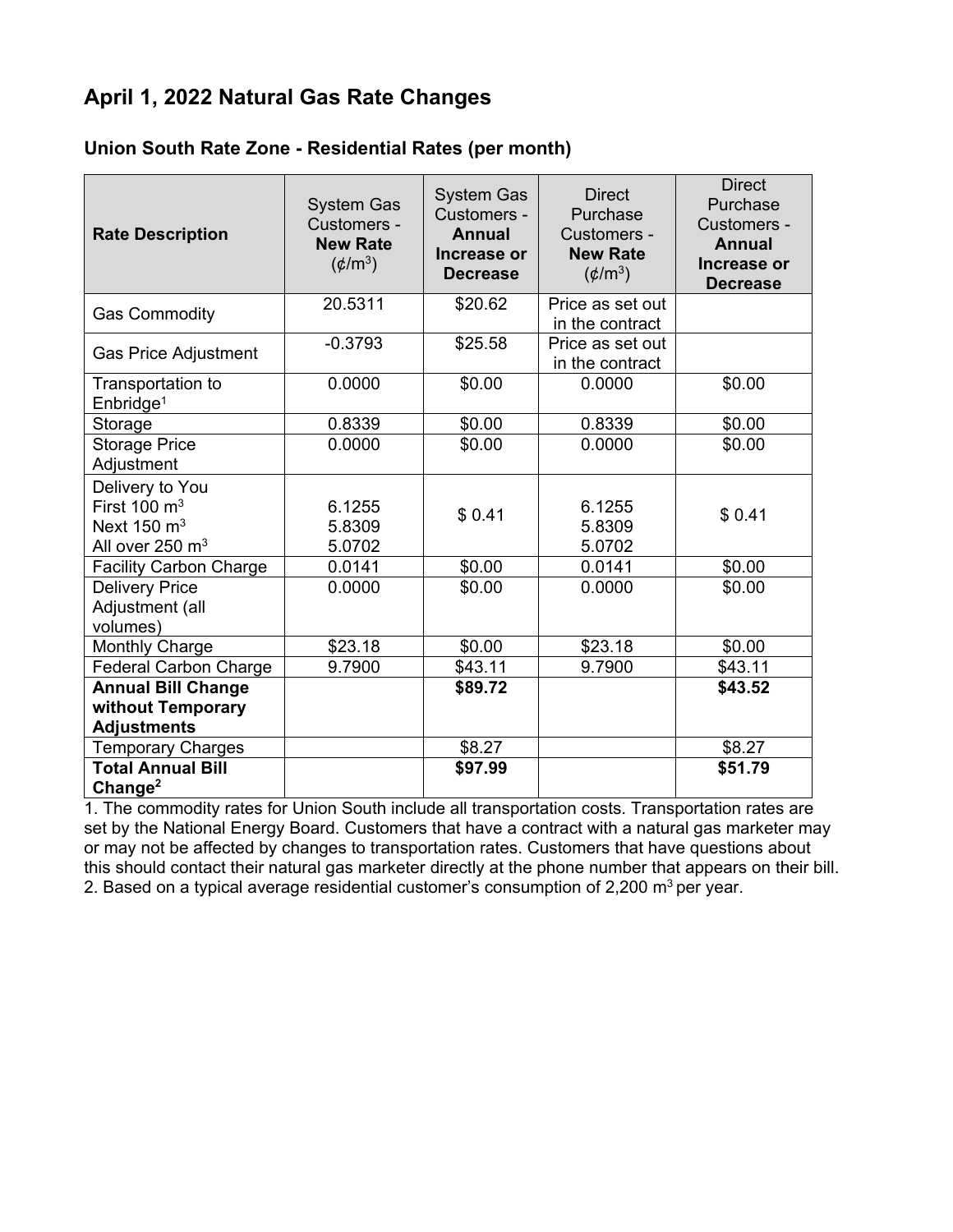## **Union North East Rate Zone - Residential Rates (per month)**

| <b>Rate Description</b>                                                                                                        | <b>System Gas</b><br>Customers -<br><b>New Rate</b><br>$(\phi/m^3)$ | <b>System Gas</b><br>Customers -<br><b>Annual</b><br>Increase or<br><b>Decrease</b> | <b>Direct Purchase</b><br>Customers -<br><b>New Rate</b><br>$(\phi/m^3)$ | <b>Direct</b><br>Purchase<br>Customers -<br><b>Annual</b><br>Increase or<br><b>Decrease</b> |
|--------------------------------------------------------------------------------------------------------------------------------|---------------------------------------------------------------------|-------------------------------------------------------------------------------------|--------------------------------------------------------------------------|---------------------------------------------------------------------------------------------|
| <b>Gas Commodity</b>                                                                                                           | 20.8153                                                             | \$20.61                                                                             | Price as set out<br>in the contract                                      |                                                                                             |
| <b>Gas Price Adjustment</b>                                                                                                    | $-1.2445$                                                           | \$48.19                                                                             | Price as set out<br>in the contract                                      |                                                                                             |
| Transportation to<br>Enbridge <sup>1</sup>                                                                                     | 2.2890                                                              | \$0.20                                                                              | 2.2890                                                                   | \$0.20                                                                                      |
| <b>Transportation Price</b><br>Adjustment                                                                                      | $-0.1604$                                                           | $-$0.36$                                                                            | $-0.1604$                                                                | $-$0.36$                                                                                    |
| Storage                                                                                                                        | 5.8983                                                              | \$0.06                                                                              | 5.8983                                                                   | \$0.06                                                                                      |
| <b>Storage Price</b><br>Adjustment                                                                                             | 0.0000                                                              | \$0.00                                                                              | 0.0000                                                                   | \$0.00                                                                                      |
| Delivery to You<br>First 100 $\mathrm{m}^3$<br>Next 200 $m3$<br>Next 200 $m3$<br>Next 500 $m3$<br>All over $1,000 \text{ m}^3$ | 10.2933<br>10.0361<br>9.6286<br>9.2547<br>8.9456                    | \$0.65                                                                              | 10.2933<br>10.0361<br>9.6286<br>9.2547<br>8.9456                         | \$0.65                                                                                      |
| <b>Facility Carbon Charge</b>                                                                                                  | 0.0141                                                              | \$0.00                                                                              | 0.0141                                                                   | \$0.00                                                                                      |
| <b>Delivery Price</b><br>Adjustment (all<br>volumes)                                                                           | 0.0000                                                              | \$0.00                                                                              | 0.0000                                                                   | \$0.00                                                                                      |
| <b>Monthly Charge</b>                                                                                                          | \$23.18                                                             | \$0.00                                                                              | \$23.18                                                                  | \$0.00                                                                                      |
| <b>Federal Carbon</b><br>Charge                                                                                                | 9.7900                                                              | \$43.11                                                                             | 9.7900                                                                   | \$43.11                                                                                     |
| <b>Annual Bill Change</b><br>without Temporary<br><b>Adjustments</b>                                                           |                                                                     | \$112.46                                                                            |                                                                          | \$43.66                                                                                     |
| <b>Temporary Charges</b>                                                                                                       |                                                                     | \$7.63                                                                              |                                                                          | \$7.63                                                                                      |
| <b>Total Annual Bill</b><br>Change <sup>2</sup>                                                                                |                                                                     | \$120.09                                                                            |                                                                          | \$51.29                                                                                     |

1. The commodity rates for Union North East include a portion of the transportation costs. Transportation rates are set by the National Energy Board. Customers that have a contract with an energy retailer may or may not be affected by changes to Enbridge's transportation rates. Customers that have questions about this should contact their energy retailer directly at the phone number that appears on their bill.

2. Based on a typical average residential customer's consumption of 2,200  $m^3$  per year.